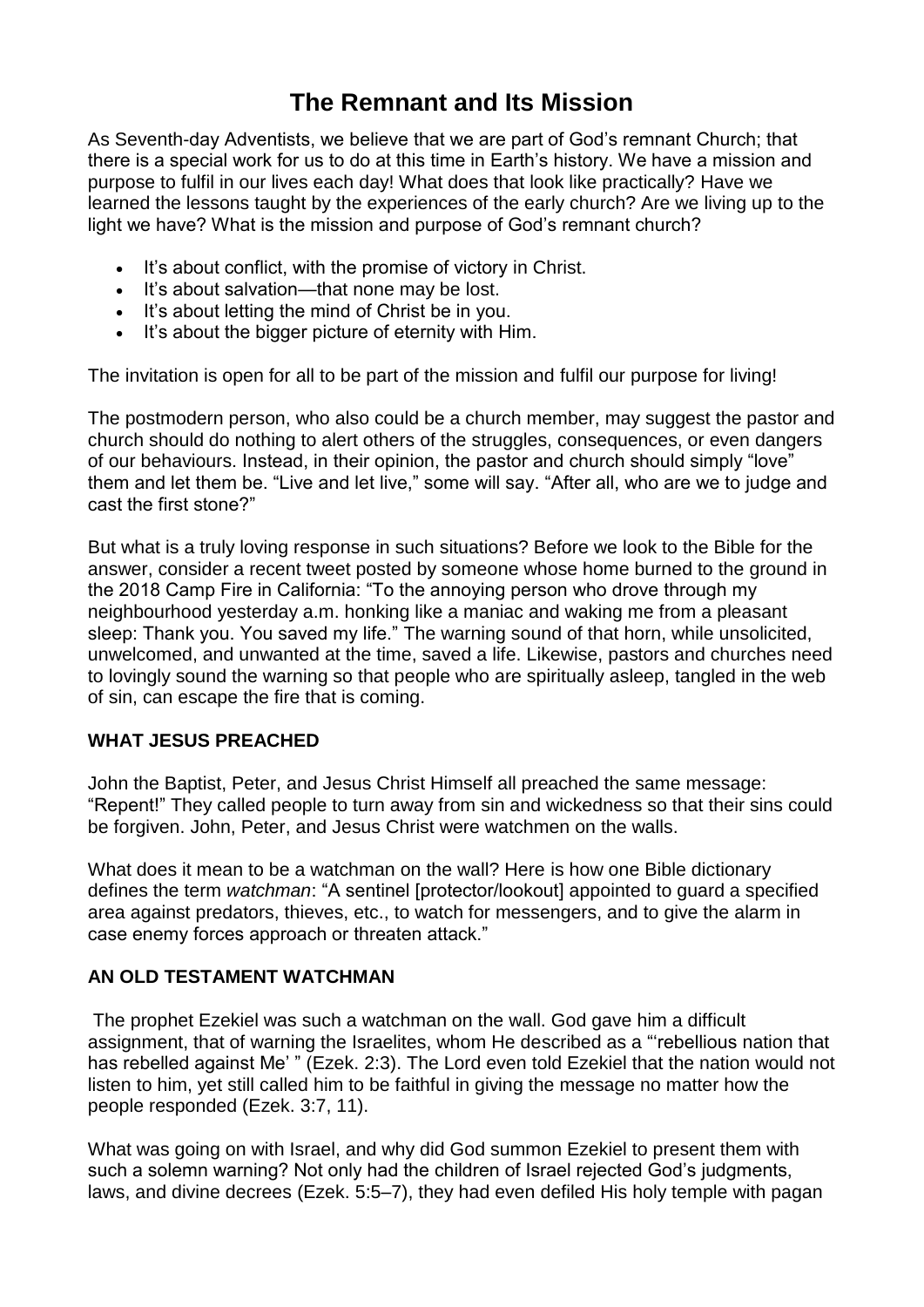images and practices [\(Ezek.](https://biblia.com/bible/esv/Ezek.%205.11) 5:11). And notice the very emotional terminology God used: "'I was crushed [other translations say, "broken," "hurt," "grieved"] by their adulterous heart which has departed from me, and by their eyes which play the harlot after their idols'" [\(Ezek.](https://biblia.com/bible/esv/Ezek.%206.9) 6:9).

Israel's sin—their adulterous heart—deeply hurt God. The *Andrews Study Bible* comments on this text say that it "expresses God's grief at being abandoned by His adulterous wife, Israel." Unfortunately, it was not the first time Israel had grieved the Lord, as indicated by the psalmist: "How often they provoked Him ["rebelled against Him" NASB] in the wilderness, and grieved Him in the desert!" (Ps. [78:40\)](https://biblia.com/bible/esv/Ps.%2078.40).

When Israel sinned, when they rebelled against the Lord, it deeply grieved Him. Today, in the twenty-first century, God still greatly mourns the sins of His people.

Like me, maybe you also know the deep pain that sin inflicts. Perhaps someone sinned against you, causing almost unbearable hurt. Can you relate to God when He says that He was crushed by Israel's adulterous heart? Sin causes God pain, just as it brings us pain, sorrow, and heartache.

Ezekiel's message from the Lord, his "Thus says the Lord" proclamation, includes a rebuke for defiling God's temple with detestable things and practices. [Ezekiel](https://biblia.com/bible/esv/Ezek%208) 8 describes the "image of jealousy" and other abominations that made God go "far away from [His] sanctuary" (vv. 5, 6). "Various conjectures have been made as to the identity of this image, such as, that it represents Baal, Molech, or Astarte. But perhaps 'image of jealousy' was not designed as a proper name designating a particular heathen deity, but rather as a descriptive name of an image that provoked the Lord to jealousy. The setting up of a rival god in the place dedicated to the worship of Yahweh would produce such an effect. There may have been heathen idols in the Temple at this time."

God's people had desecrated His temple with heathen idols, pushing Him away from His own sanctuary. Previously, He had told Moses to build a sanctuary so that He could dwell among His people.6 Hundreds of years later, in Ezekiel's time, Israel was repulsing Him from His sanctuary. That is what sin does—separates humanity from God.

Then the book of Ezekiel describes the 70 elders as offering incense to the crawling things, abominable beasts, and idols portrayed on the walls all around the sanctuary (Ezek. [8:7–12\)](https://biblia.com/bible/esv/Ezek.%208.7%E2%80%9312). The 70 elders were not only offering incense to idols but they had also deceived themselves into thinking that the true God did not even see what they were doing. But they were sadly mistaken, as the Scripture declares: "And there is no creature hidden from His sight, but all things are naked and open to the eyes of Him to whom we must give account" [\(Heb.](https://biblia.com/bible/esv/Heb.%204.13) 4:13).

The Lord then told Ezekiel about three "greater abominations" (Ezek. [8:13–17\)](https://biblia.com/bible/esv/Ezek.%208.13%E2%80%9317): (1) women weeping for Tammuz (2) men worshiping the sun, and (3) violence filling the land.

Tammuz was a Babylonian vegetation god, whom the ancients believed died every fall and then was resurrected from the dead every spring by another deity. The women of Israel were weeping over the supposed death of Tammuz, a false god. Thus, he was a counterfeit to the Messiah—Jesus—who did die and was really resurrected on the third day.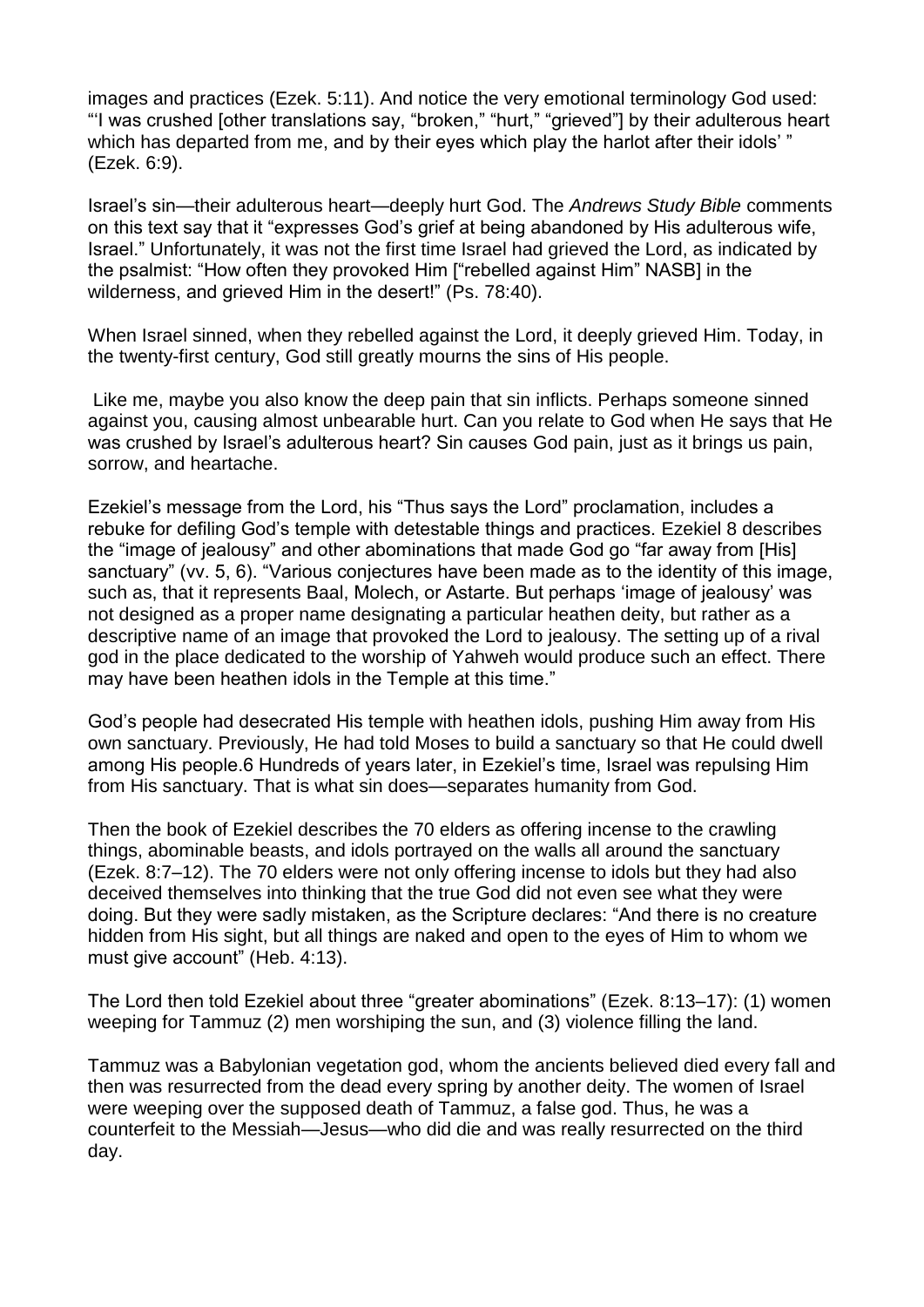The book of Ezekiel clearly reveals the great struggle between Christ and Satan. The devil had led Israel away from God and into false worship. God's people were so deceived and so off course that they were even worshiping the sun. The phrase "they have filled the land with violence" [\(Ezek.](https://biblia.com/bible/esv/Ezek.%208.17) 8:17) is the same as that used in [Genesis](https://biblia.com/bible/esv/Gen%206.11) 6:11 to describe the people who lived before the global Flood destroyed everything on earth.

When God termed Israel as a rebellious nation, He had a good reason for it. Nevertheless, He called Ezekiel to confront the people. To encourage him, three times in [Ezekiel](https://biblia.com/bible/esv/Ezek%202.6) 2:6 the Lord instructs him not to be afraid: (1) " 'Do not be afraid of them,' " (2) " 'nor be afraid of their words,' " and (3) " 'do not be afraid of their words or dismayed by their looks.' "

Ezekiel's challenging task as a watchman was to warn the people for God [\(Ezek.](https://biblia.com/bible/esv/Ezek.%203.16%E2%80%9321) 3:16– [21\)](https://biblia.com/bible/esv/Ezek.%203.16%E2%80%9321). " 'Give them warning from Me' " (v. 17). But in doing so, the prophet did not present his own message, but, rather, he presented the one God sent through him. If Ezekiel failed to give the divine warning to the wicked, they would die in their sins, and God would hold him accountable for not delivering it.

On the other hand, if he did present the proper warning message from God and the wicked continued to refuse to repent, they would still die in their sins, but Ezekiel's hands would be clean—he had obediently given them God's warning message. That is why the Lord told him to faithfully present the message whether the people listened or not.

Notice that verses 18 and 19 are God's warning to the *wicked*. Its goal was their salvation. He wanted them to be saved. Then in verses 20 and 21, God directs Ezekiel to warn the *righteous* who might turn away from their righteousness. Verse 21 specifically declares that "the righteous should not sin."

Watchmen on the walls do not have an easy job. Who likes to be confronted about their sin and told to repent? Yet, it is imperative that we remember that it is a message from the Lord Himself. Ezekiel did not originate it—when he presented the warning, he was obeying God's specific instruction to do so. Its purpose was to save souls. God's message to Israel through Ezekiel is one of repentance. " 'Therefore say to the house of Israel, "Thus says the Lord God: 'Repent, turn away from your idols, and turn your faces away from all your abominations'"'" [\(Ezek.](https://biblia.com/bible/esv/Ezek.%2014.6) 14:6).

John the Baptist, Jesus, Peter, Ezekiel, and many others in the Bible preached repentance. God wants people to repent so that their sins can be forgiven and thrown to the bottom of the sea. He longs for them to repent so that they can live with Him throughout eternity.

Later, God again calls Ezekiel in chapter 33 to be a watchman to warn His people. " 'You [Ezekiel] shall hear a word from My [God's] mouth and warn them for Me' " (v. 7). The Lord makes it clear that He finds no pleasure in the death of the wicked (v. 11). Rather, the whole purpose of the warning messages the watchmen are to give is so that the wicked will turn, turn, turn (that word appears three times in verse 11) away from their sin in genuine repentance. Wanting to save as many people as possible, God commissions the solemn message of warning through His watchmen.

## **TWENTY-FIRST-CENTURY WATCHMAN**

I have found at least three groups of people whom God calls to be watchmen on the walls today. The first group is ministers—pastors. Ellen White writes, "To every minister the Lord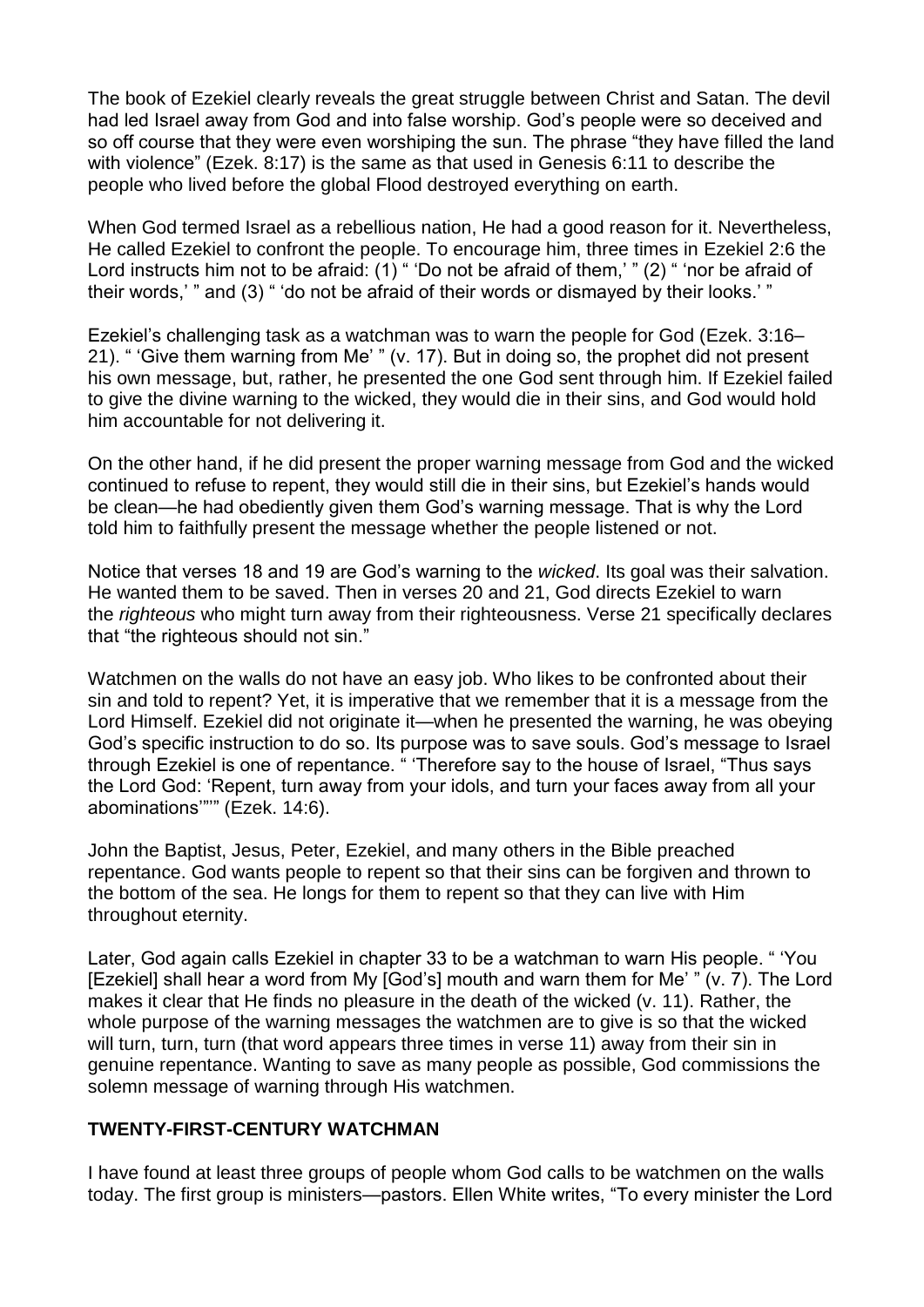declares: 'O son of man, I have set thee a watchman unto the house of Israel; therefore thou shalt hear the word at my mouth, and warn them from me. When I say unto the wicked, O wicked man, thou shalt surely die; if thou dost not speak to warn the wicked from his way, that wicked man shall die in his iniquity; but his blood will I require at thine hand. Nevertheless, if thou warn the wicked of his way to turn from it . . . thou hast delivered thy soul.' [Ezekiel](https://biblia.com/bible/esv/Ezek%2033.7%E2%80%939) 33:7–9." Pastors are to be watchmen on the walls. Then a few paragraphs later she adds, "It is the privilege of the watchmen on the walls of Zion to live so near to God, and to be susceptible to the impressions of His Spirit, that He can work through them to tell men and women of their peril and point them to the place of safety. Faithfully are they to warn them of the sure result of transgression, and faithfully are they to safeguard the interests of the church. At no time may they relax their vigilance. Theirs is a work requiring the exercise of every faculty of the being. In trumpet tones their voices are to be lifted, and never are they to sound one wavering, uncertain note. Not for wages are they to labour, but because they cannot do otherwise, because they realize that there is a woe upon them if they fail to preach the gospel. Chosen of God, sealed with the blood of consecration, they are to rescue men and women from impending destruction."

Please do not miss that last line. God calls watchmen to give a warning message in order to "rescue men and women from impending destruction."

Some might question this biblical teaching, suggesting that it is unloving and judgmental and that we have no right to judge. But the biblical teaching is that God's watchmen are not presenting their own message. They are delivering His message of warning to people. We must never forget that He wrote the Ten Commandments, and He commissions watchmen to warn those breaking His commandments. And God's desire through the warning is that people will repent, turn from their evil ways, and let Him rescue them from impending destruction.

Pastors are the first group of watchmen. As a pastor, I desperately need God's help to be faithful in my duty. It is not easy to present the warning message to people. During the closing scenes of this world's history, we need faithful watchmen on the walls leading the church—pastors with the courage of John the Baptist, who faithfully warned a powerful king named Herod that it was wrong to have his brother's wife [\(Mark](https://biblia.com/bible/esv/Mark%206.18) 6:18).

The second group of watchmen are spiritual leaders, including elders, teachers, and school and church administrators. One commentary explains that "in the ancient Orient danger constantly threatened, and it was necessary for watchmen to be ever on the alert. Every spiritual leader is a watchman, whose duty it is to stand guard upon the walls of Zion." Spiritual leaders in every capacity have the responsibility of being watchmen on the walls.

The third group described as a watchman is the church in general—and fathers and mothers specifically. Ellen White reminds us that "God has appointed the church as a watchman, to have a jealous care over the youth and children, and as a sentinel to see the approach of the enemy and give warning of danger. But the church does not realize the situation. She is sleeping on guard. In this time of peril, fathers and mothers must arouse and work as for life, or many of the youth will be forever lost."

Therefore, Heaven summons the entire church body to be watchmen. The church needs to warn of the danger its members face. With God's help, the church can wake up—it is no time for sleeping. It has a particular responsibility to care for youth and children.